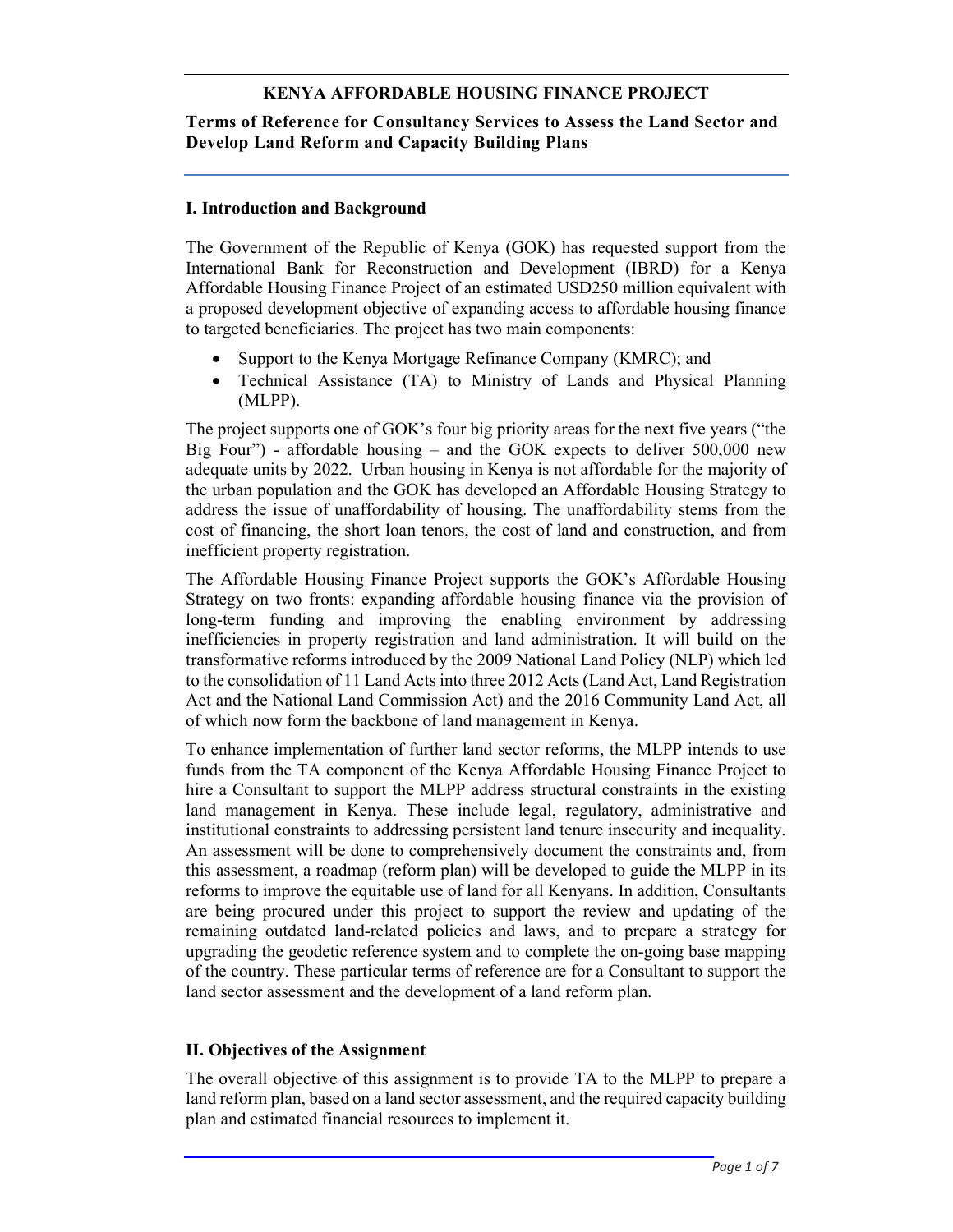The specific objectives of the assignment are:

- Undertaking an assessment of the land sector including key institutions, the challenges, capacity and opportunities to implement the NLP and achieve its objectives;
- Preparing a 10-year land reform plan, based on the assessment;
- Preparing a capacity building plan to implement the reform plan;
- Preparing budget proposals, broken into two(2) five(5)-year implementation cycles, to finance the reform plan and capacity building plan; and
- Preparing monitoring and evaluation arrangements to track implementation.

The Client's intent is to hire a Consultant of relevant qualifications and practical experience to provide services according to the scope outlined below to achieve the objectives outlined above.

# III. Scope of Services and Specific Tasks

There are 5 main tasks:

- Assessment of the performance of the land sector and its institutions as far as delivering their mandates with a focus on implementation of land reforms articulated in the NLP;
- Preparation of a Land Reform Plan (LRP), based on the land sector assessment and the pursuit of NLP objectives, Kenya's Vision 2030 and the 2010 Constitution;
- A capacity assessment and capacity building plan to implement the LRP;
- Preparation of a road map, budget estimates and M&E arrangements for implementation of the LRP and the capacity building plan; and
- Preparation of a public information and sensitization campaign to ensure that public participation and awareness is maintained throughout the assignment and beyond.

# 1. Assessment of the performance of land sector and institutions in delivering their mandates

The Consultant should build on the land sector assessments that underpinned the NLP and that align with Chapter 5 of the 2010 Constitution, as well as more recent ones including the World Bank's Land Governance Assessment Framework (LGAF) and the African Development Bank's Review of Land Tenure Systems in Kenya in order to identify challenges and opportunities to implement fully and timely the land reform agenda to implement Kenya Vision 2030. The assessment should be a review of the performance of the following land institutions and functions, but not be limited to them:

• the National Land Commission (NLC), the Community Land Management Committees (CLMCs), the Land Control Boards, their operational complementarity with each other and other existing institutions, and the progress in meeting their mandates. Special attention is required to assess if the NLC and CLMCs are established and operating in ways that enable the protection, allocation and use of public and community lands to be done efficiently, equitably and sustainably. The assessment of NLC should be thorough given the high expectations that were set for it both in the NLP and the 2010 Constitution;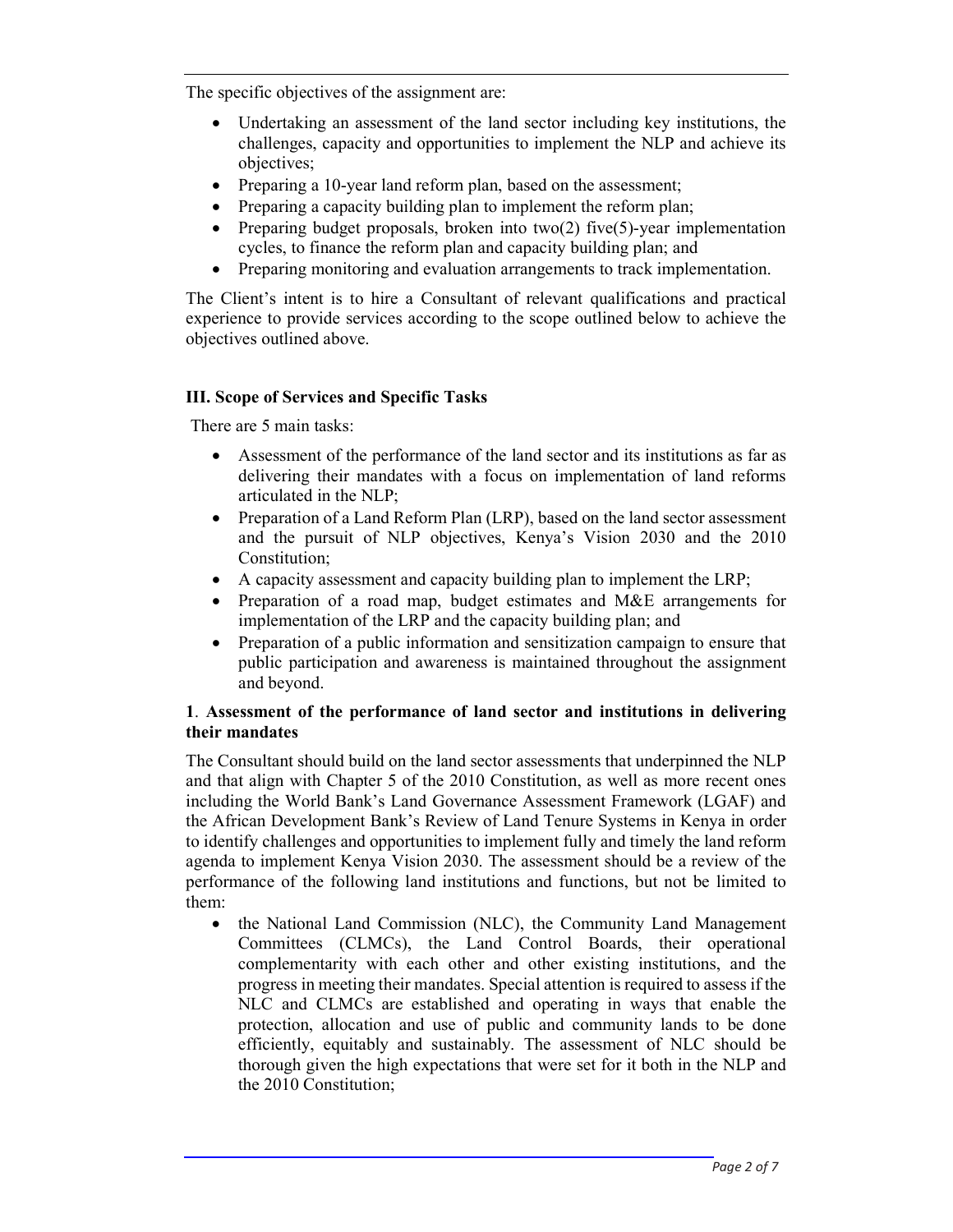- physical planning with a view to enhancing more effective and efficient implementation of National Land Use Policy, National Spatial Plan and the services required under the Physical Planning Act;
- geodetic, topographic, hydrographic, cadastral and adjudication surveying and mapping with a view to enhancing the supply of quality and timely georeferenced spatial data to meet the requirements of the public and private sectors with judicious development of mechanisms including the National Spatial Data Infrastructure (NSDI). This assessment should be coordinated with the consultancy services which are also being procured in this Project that are supporting the development of a strategy for large scale mapping and for establishing a modern Geodetic Reference Frame and a unified horizontal and vertical datum and coordinate system for Kenya;
- the adjudication, settlement and registration of land with a view to expedite the protection of the land rights of communities, women and other vulnerable people (including forest dwellers and residents of informal settlements) while working toward achievement of national coverage in documentation of land rights and the enforcement of multiple rights over common property and natural resources;
- valuation of real property for purposes of registration, compensation, and leasing with a view to producing standardized values, and improving efficiency and transparency following international valuation standards even for the valuation of unregistered land;
- the taxation of land and real property and the efficiency and equity of methods and systems of taxation and tax collection including preparation of valuation rolls with a view to improving the fiscal capacity of government institutions and encouraging better land use;
- land management and administration systems at national and county level to improve efficiency, working in coordination with the relevant corresponding consultancies being procured in this Project to improve land administration and management;
- services and mandates at county level that are guided by MLPP (e.g. integrated county development plans, county spatial plans, plans required by the Physical Planning Act, etc.)
- land disputes and land resolution mechanisms including an assessment of the Environment and Land Courts as well as Alternative Dispute Resolution (ADR) mechanisms including traditional dispute mechanisms; and
- land data collection, monitoring and reporting mechanisms with a view to meeting the demands of monitoring and evaluation coming from commitments at national, regional, continental and global levels including the reporting on sustainable development goals and on the implementation of the proposed LRP.

The assessment should not only identify and analyse opportunities and challenges but also recommend short, medium- and long-term policy interventions and investments that should feed into preparation of the LRP which is outlined in the next section.

# 2. Preparation of a 10-Year Land Reform Plan (LRP)

Based on the above assessment and recommendations covering the land sector including assessment of MLPP departmental functions and of other key institutions notably NLC and CLMCs, the Consultant should prepare a 10-year LRP to optimise land use and enhance land rights through harmonized, efficient and equitable interventions in planning, allocation, adjudication, surveying, valuation, registration, taxation and dispute resolution of rural and urban lands. Each of these areas should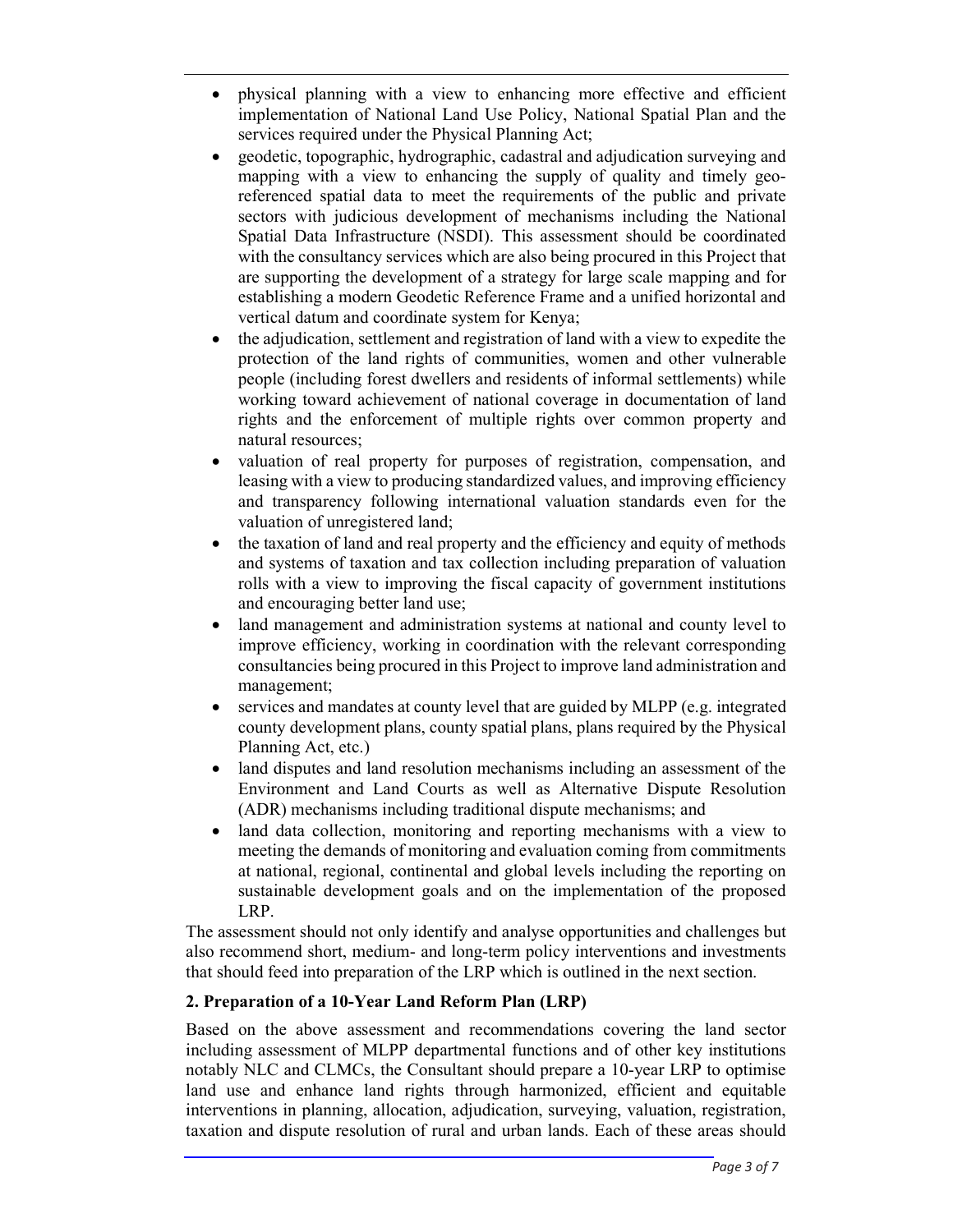have strategic objectives and action plans.

The reform plan should be guided by medium-and long-term socio-economic development objectives and goals including the Big 4 Priorities (affordable housing; food security; manufacturing and jobs; and health care) and Vision 2030 with a target economic growth of 10 percent per annum.

The key operational goals and strategic objectives of the LRP will be informed by the findings and recommendations from the land sector assessment, and should include to fully computerize all land administration and management services so as to operate in a paperless environment, and to work toward the regularization and recording or registration of communal and individual land rights in community and public land as well as in rural and urban informal settlements. Similarly, the action plans should also be informed by the assessment.

Findings and recommendations of the other consultancy services procured in this Project should be built into the LRP.

The LRP should include also financial resources as well as a capacity building plan to implement it. Both of these should be articulated and computed as laid out in the sections below.

The Consultant will prepare an LRP report.

### 3. A capacity assessment and capacity building plan

The Consultant should also make an assessment of the capacity of land agencies and their human resources and skills with a view to identifying gaps that need to be filled to implement the LRP. The consultant should prepare a capacity building plan to implement the LRP.

The capacity assessment and the development of the capacity building plan should be coordinated with the capacity building plans across all the other consultancies procured under this Project to build synergy across the interventions. The budget for implementation of the capacity building plan should be included in the budget estimates for funding the LRP (see details in the next section).

#### 4. Preparation of a roadmap, budget estimates and M&E arrangements for the LRP and capacity building plan

The Consultant should also prepare a road map to implement the LRP. The road map should embrace a phased implementation in short, medium and long term phases and should highlight the need for harmonisation of strategies and output deliveries of various operational land agencies and departments, such as the production and sharing of spatial data and physical plans, to ensure that all operational units are mobilized to contribute to the common goals and objectives of the land sector as articulated in the LRP.

In addition, the Consultant should make estimates of budgets required to implement the LRP and the capacity building plan. To facilitate budget planning and the sourcing of financial resources, the implementation of the 10-year LRP should be split into 2 successive 5-year periods or other periods which facilitate its alignment with the Medium-Term Planning of the GoK. Furthermore, the Consultant should prepare M&E arrangements to track implementation of the capacity building plan.

### 5. Preparation of a public information and sensitization campaign

The Consultancy should also include support to the Client to prepare and undertake a public information and sensitization campaign. This should include: assistance in formulation of key messages; support in the design of dissemination materials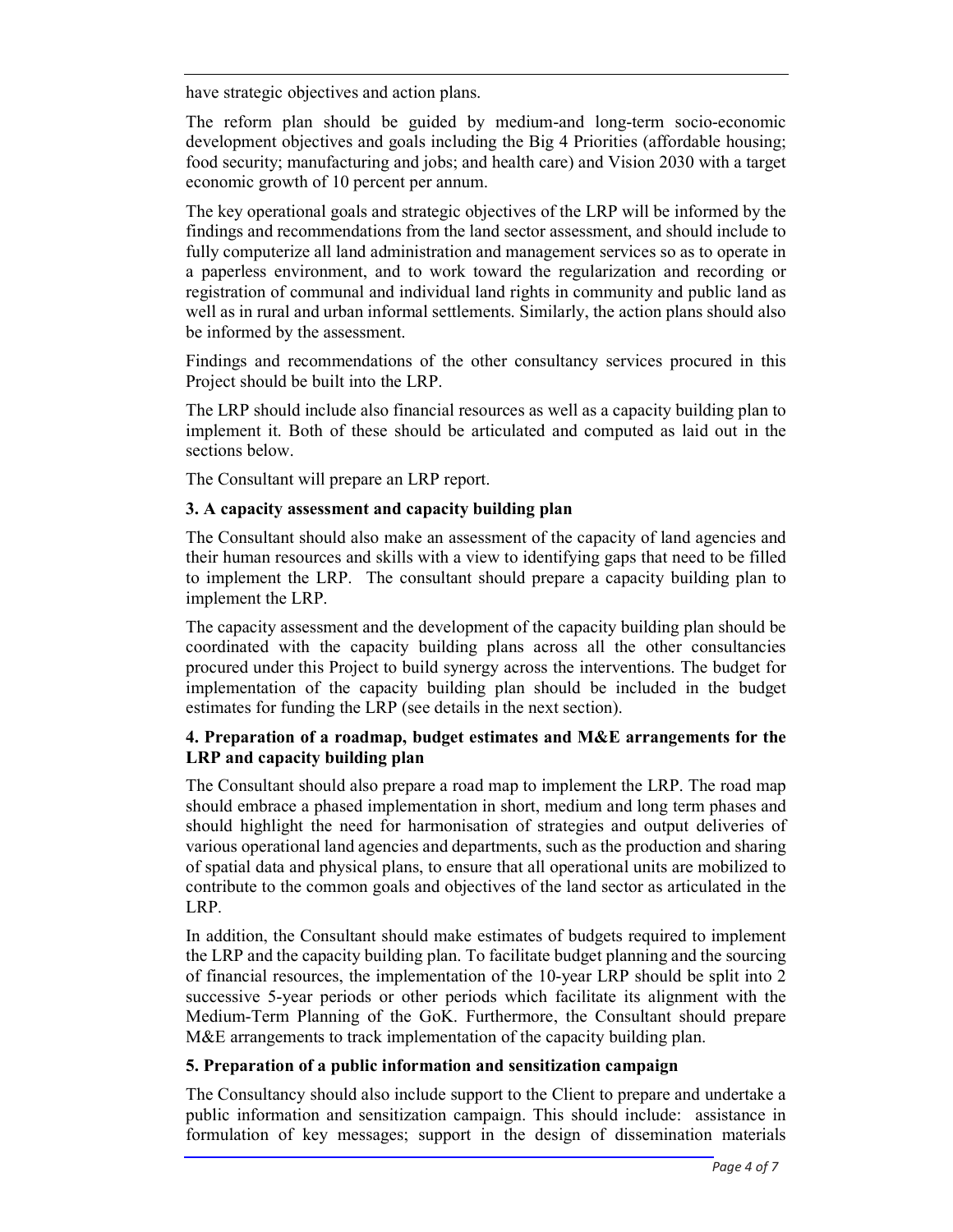including leaflets and posters to be used in the campaign; preparation of presentations; preparations necessary for media campaigns; participation in the campaign; support in preparation of seminars for the stakeholders; documentation and incorporation of feedback from the campaigns; and carrying out any other measures that will make the public information and sensitization campaign successful. Detailed support for the public information and sensitization campaign should be discussed and agreed at the Inception Stage.

### IV. Required Consultant Inputs

The assignment will cover both national and county level aspects of land management and administration and is expected to be completed within 19 months (76 weeks), and the estimated consultancy staff inputs is 80 person months. This includes the inputs of the team leader, and experts with international and local experience.

| <b>Experts</b>                              | <b>Person Months</b> |
|---------------------------------------------|----------------------|
| Team Leader                                 | 15                   |
| Land Registration                           | 10                   |
| Land Survey and Cadastre                    | 10                   |
| Physical Planning                           | 10                   |
| <b>Property Valuation</b>                   | 10                   |
| Land Law                                    | 10                   |
| <b>Public Economics</b>                     | 3                    |
| Human Resource Development                  | 4                    |
| Land Information & Communication Technology | 5                    |
| Monitoring and Evaluation                   | 3                    |
| <b>TOTAL</b>                                | 80                   |

#### Indicative List of Experts and Inputs

### Qualifications of the consultant, team leader and key experts

The Consultant should have a strong experience in land sector reform assessments and preparation of strategic plans, with experience and knowledge in all facets of land administration and management including physical planning, surveying, valuation, registration, human resource management and computerized land information systems in the context of Sub-Saharan Africa.

In addition, the Consultant shall have knowledge and experience of land policy and legal reforms in East Africa, preferably in Kenya, and have demonstrated experience in successfully producing documentation of land sector assessments and strategic plans.

The Consultant should propose a Team of professional specialists and experts and a Team Leader for this assignment.

The Team Leader will be responsible for the organisation of the work of the team and for the implementation of the assignment; he or she will be the official contact person for the Client in matters related to the assignment.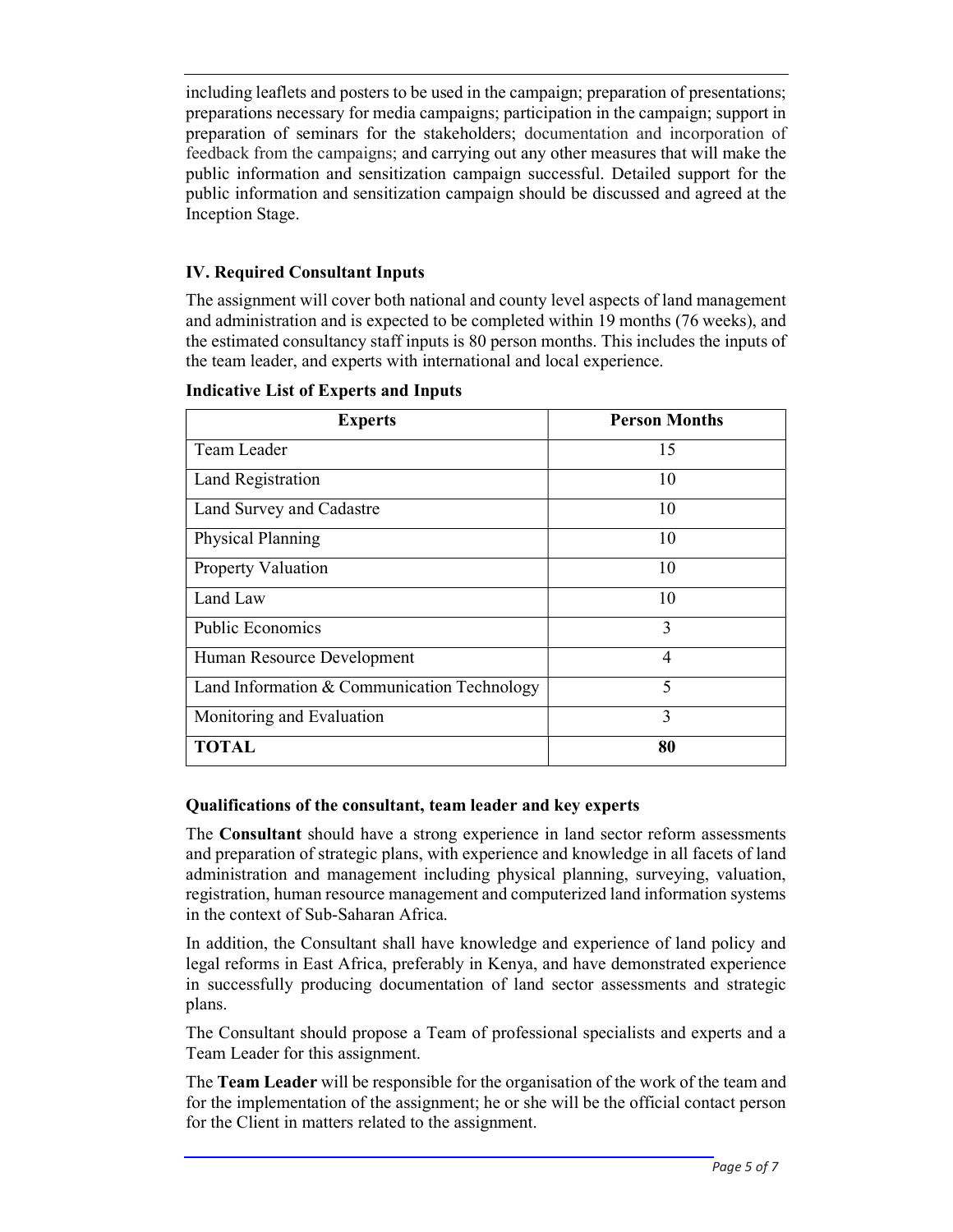### 1. The Team Leader minimum qualification requirements are as follows:

- Master's degree or equivalent in land administration and management, land law, land survey, land economics or related disciplines, and with a minimum of 15 years of practical experience in land administration and management after graduation;
- A minimum of 10 years of experience in international projects or studies in land administration and management in developing countries, preferably in Sub-Saharan Africa;
- A minimum of 5 years of experience at the positions of project manager or team leader for similar assignments and documented confirmation of the successful completion of such projects;
- Good understanding of land administration and management reform;
- Past experience in undertaking land sector assessments and preparation of sector reform and 9s;
- Familiarity with land administration and management laws, regulations and methodologies from different developing countries, preferably in Sub-Saharan Africa;
- Good reporting and presentation skills and experience in writing land sector reports;
- Good organisation and communication skills and ability to work in multicultural environments, to organise team work and to work and cooperate with stakeholders; and
- Good English language skills at professional level.

# 2. The Key Experts qualification requirements are as follows:

The Consultant should propose a Team of key experts based on its experience of similar assignments that will guarantee the best quality professional consultancy services and the achievement of the results of this assignment as per this TOR requirements.

In general, the key subject matter experts should be in at least 9 areas of: Land Registration (covering registration aspects), Land Survey and Cadastre (covering survey and cadastre aspects), Physical Planning (covering physical planning aspects), Property Valuation (covering valuation aspects), Land Law (covering legal aspects), Public Economics (the economic aspects), Human Resource Development (covering HR aspects), Land Information and Communication Technology (covering ICT aspects), and M&E.

The Minimum Qualification Requirements for the key Experts depending on their proposed positions are as follows:

- a) A Masters degree or equivalent in the relevant disciplines for each expert and with a minimum of 15 years of experience in land administration and management sector after graduation;
- b) A minimum of 10 year of experience as key experts in international projects or studies in a land administration and management-related area in developing countries, preferably in Sub-Saharan Africa;
- c) Proven experience of successful assignments in similar positions in land administration and management in developing countries, preferably in Sub-Saran Africa;
- d) Documented experience in the assigned position in the team;
- e) Good communication skills and ability to work in multicultural environment, under pressure, and with participation of clients and other stakeholders;